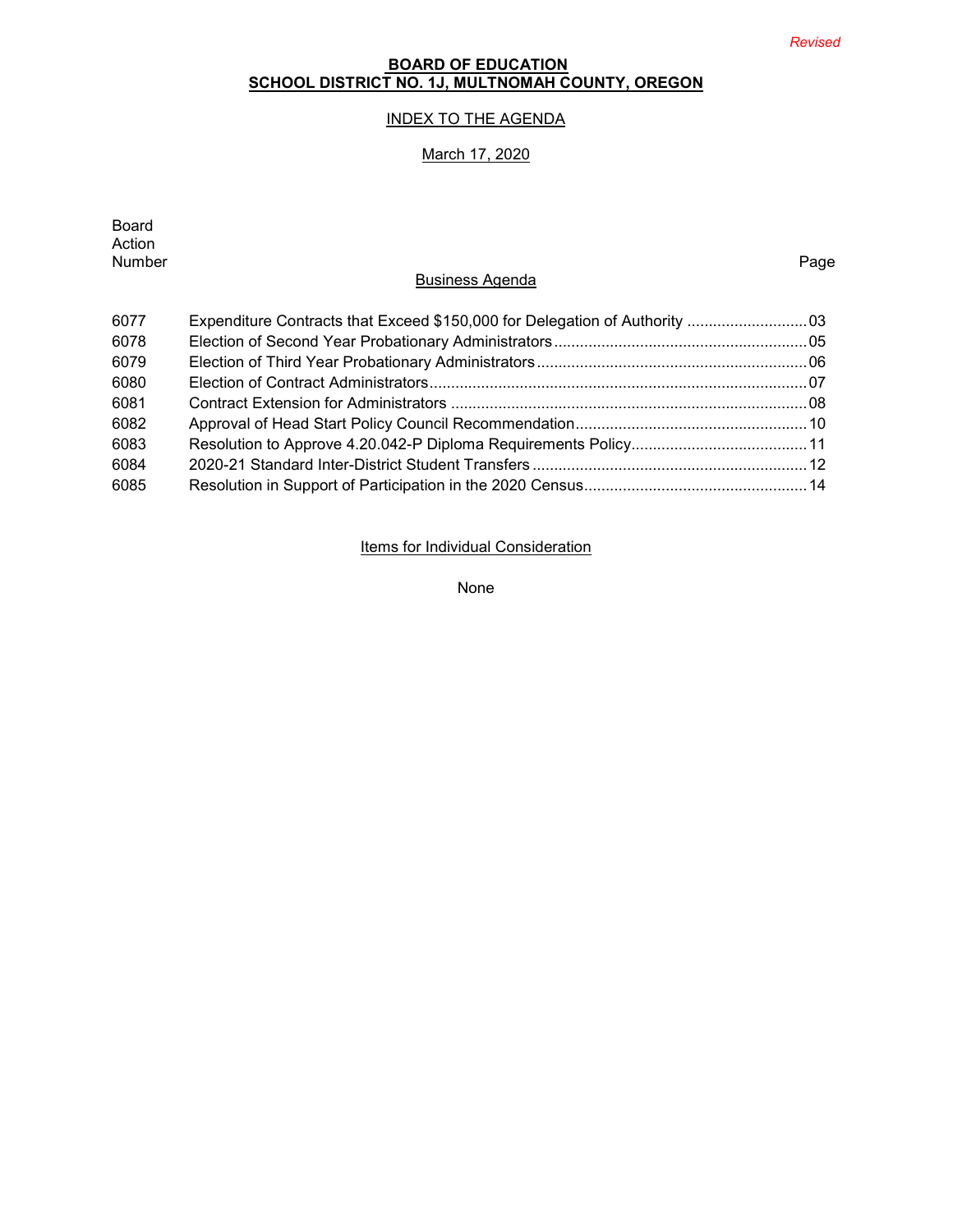# Business Agenda

Resolutions Number 6077 through 6085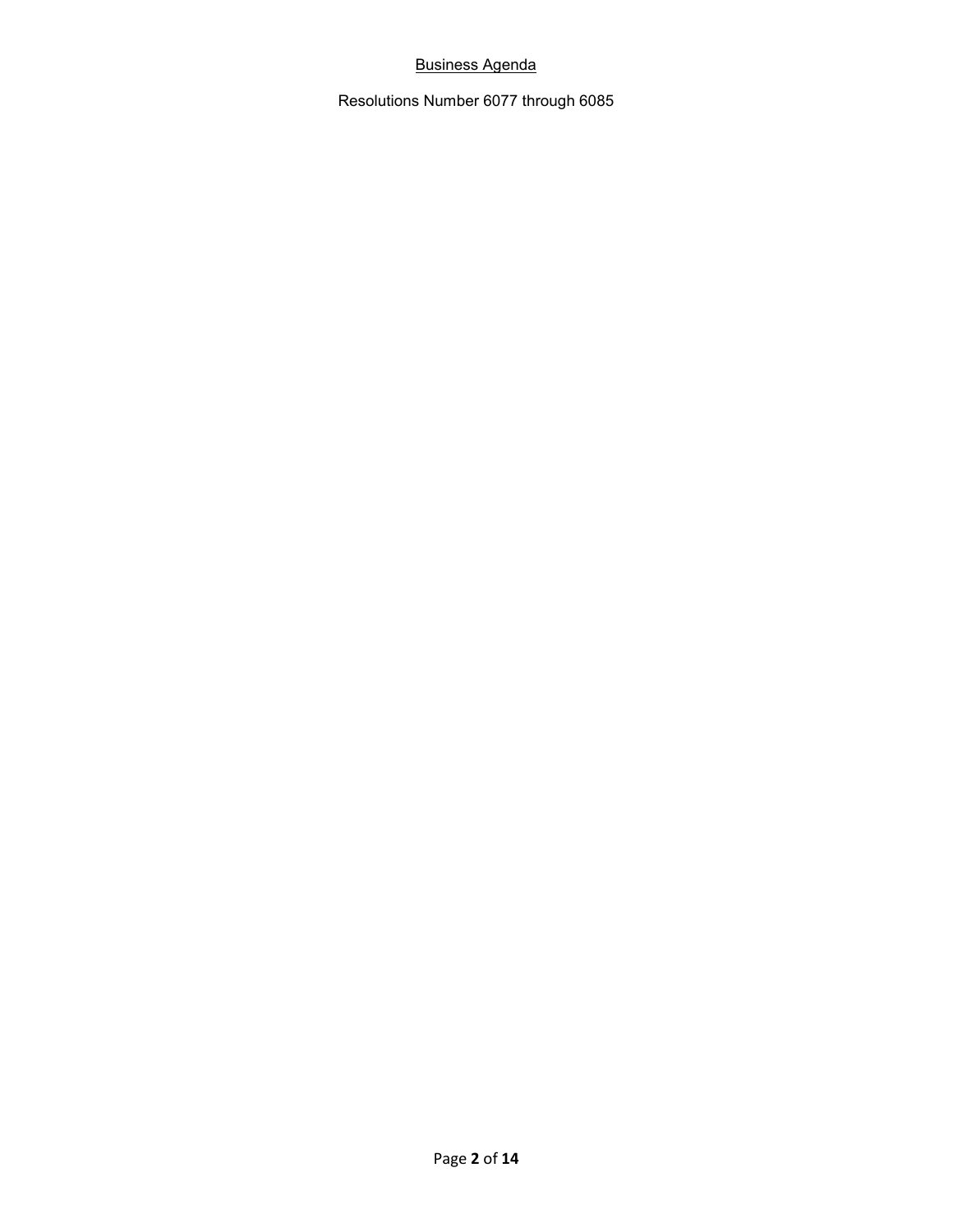#### Expenditure Contracts that Exceed \$150,000 for Delegation of Authority

# **RECITAL**

Portland Public Schools ("District") Public Contracting Rules PPS-45-0200 ("Authority to Approve District Contracts; Delegation of Authority to Superintendent") requires the Board of Education ("Board") enter into contracts and approve payment for products, materials, supplies, capital outlay, equipment, and services whenever the total amount exceeds \$150,000 per contract, excepting settlement or real property agreements. Contracts meeting this criterion are listed below.

## **RESOLUTION**

The Superintendent recommends that the Board approve these contracts. The Board accepts this recommendation and by this resolution authorizes the Deputy Clerk to enter into the following agreements.

| Contractor                                        | <b>Contract</b><br><b>Term</b>                                                                                      | <b>Contract Type</b>                  | <b>Description of Services</b>                                                                                                                                | Contract<br><b>Amount</b>                                                                 | Responsible<br>Administrator,<br><b>Funding Source</b>     |
|---------------------------------------------------|---------------------------------------------------------------------------------------------------------------------|---------------------------------------|---------------------------------------------------------------------------------------------------------------------------------------------------------------|-------------------------------------------------------------------------------------------|------------------------------------------------------------|
| <b>BSN Sports/US</b><br>Games                     | 3/18/20<br>through<br>9/30/20<br>Option to<br>renew for<br>one<br>additional<br>one year<br>term through<br>9/30/21 | Cooperative<br>Contract<br>COA 69426  | Provide baseline inventory of<br>physical education equipment<br>for students at all PPS schools.<br><b>Cooperative Procurement</b><br>Group: ONMNIA Partners | <b>Original Amount:</b><br>\$300,000<br>Total through<br>maximum<br>renewal:<br>\$600,000 | K. Cuellar<br><b>Fund 101</b><br>Dept. 5555                |
| <b>Skyward Construction</b>                       | 3/18/20<br>through<br>12/31/20                                                                                      | Construction<br>C 69431               | Fire alarm upgrades at<br>Beaumont, Beverly<br>Cleary/Fernwood, Sabin, Forest<br>Park, and Alliance at Meek.<br>ITB-C 2019-2728                               | \$1,760,000                                                                               | C. Hertz<br><b>Fund 455</b><br>Dept. 5511<br>Project DS003 |
| <b>Clarity Construction</b><br>Inc.               | 3/18/20<br>through<br>3/5/21                                                                                        | Construction<br>C 69409               | Window replacement at Skyline<br>School.<br>ITB-C 2020-2731                                                                                                   | \$156.560                                                                                 | C. Hertz<br><b>Fund 423</b><br>Dept. 5597<br>Project EB006 |
| <b>Skyward Construction</b>                       | 3/18/20<br>through<br>2/20/21                                                                                       | Construction<br>C 69471               | Fire alarm upgrades at Astor,<br>Kenton, Laurelhurst, MLC, and<br>Vernon schools.<br>ITB-C 2019-2727                                                          | \$1,763,000                                                                               | C. Hertz<br><b>Fund 455</b><br>Dept. 5511<br>Project DS003 |
| Stoner Electric, Inc.                             | 3/18/20<br>through<br>10/30/20                                                                                      | Construction<br>C 69421               | TechSmart Wifi upgrades at<br>James John, Rosa Parks,<br>Woodlawn, Lee, and Boise-<br>Eliot schools.<br>ITB-C 2019-2704                                       | \$173.990                                                                                 | C. Hertz<br><b>Fund 205</b><br>Dept. 5581<br>Grant G1561   |
| <b>Ross Builders NW</b>                           | 3/18/20<br>through<br>1/29/21                                                                                       | Construction<br>C 69470               | Fire alarm upgrades at<br>Atkinson, Grout, Robert Gray,<br>and Stephenson schools.<br>ITB-C 2019-2726                                                         | \$1,377,263                                                                               | C. Hertz<br><b>Fund 455</b><br>Dept. 5511<br>Project DS003 |
| <b>Empower Digital</b><br>Solutions, LLC          | 3/18/20<br>through<br>10/30/20                                                                                      | Construction<br>C 69435               | TechSmart Wifi upgrades at<br>Kelly, Woodmere, Marysville,<br>Harrison Park, and Vestal<br>schools.<br>ITB-C 2019-2705                                        | \$183.095                                                                                 | C. Hertz<br><b>Fund 205</b><br>Dept. 5581<br>Grant G1561   |
| 2KG Contractors, Inc.                             | 3/18/20<br>through<br>11/27/20                                                                                      | Construction<br>C 69432               | Chapman roof replacement.<br>ITB-C 2019-2724                                                                                                                  | \$3,185,000                                                                               | C. Hertz<br><b>Fund 455</b><br>Dept. 5511<br>Project DS006 |
| Roadrunner<br>Pizza/Roadrunner<br>Home Bake, Inc. | <b>TBD</b>                                                                                                          | Cooperative<br>Contract<br>COA XXXXX* | USDA cheese processing for<br>topping local, proof and bake<br>pizzas.                                                                                        | \$1,400,000                                                                               | C. Hertz                                                   |

# **NEW CONTRACTS**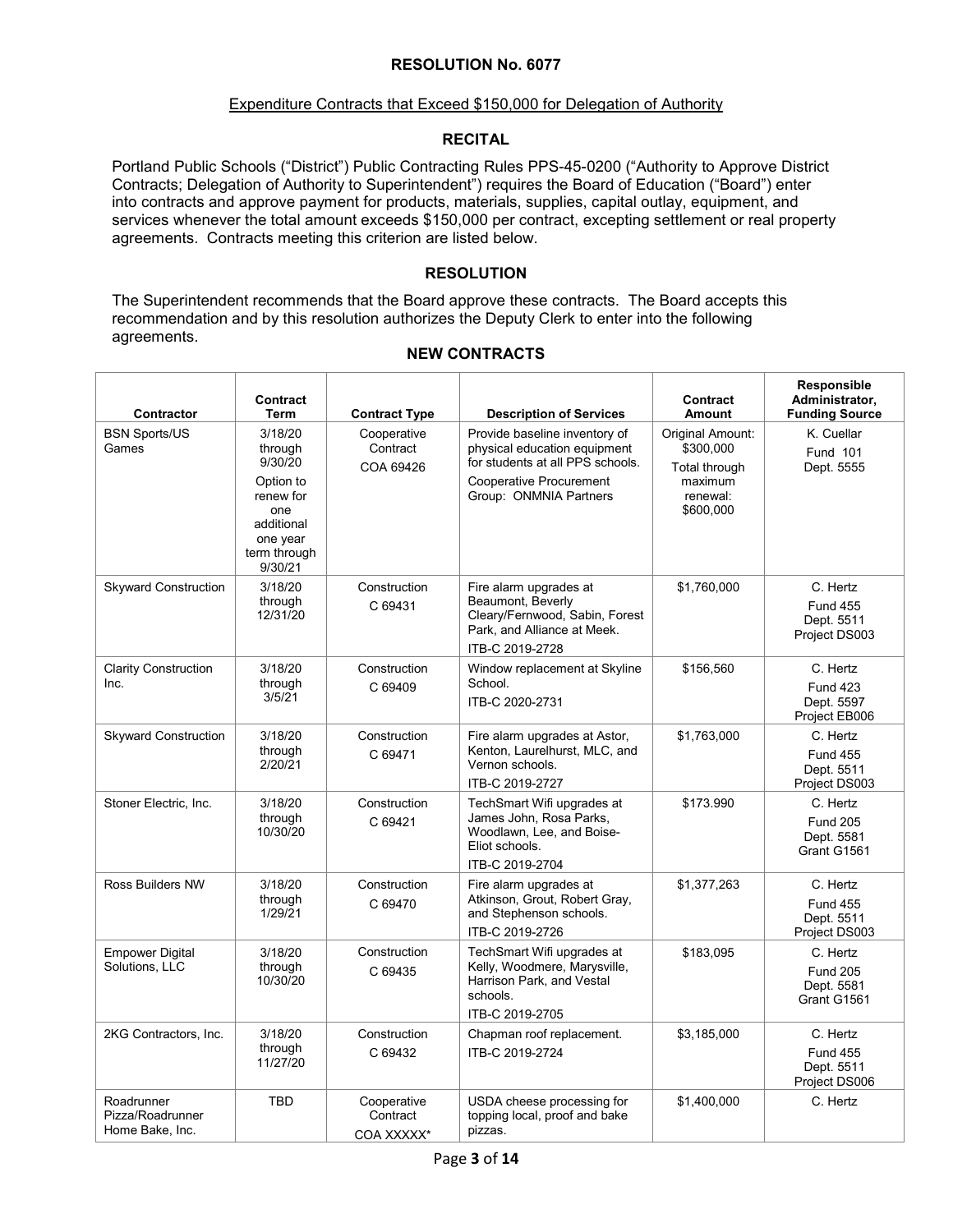|  | 98 H.<br>$\sim$<br>. .<br>ш |  |
|--|-----------------------------|--|
|  |                             |  |

\* Contract is in negotiation and not finalized at this time. Staff seeks advanced authorization for this contract pursuant to the Purchasing & Contracting Delegation of Authority Administrative Directive, 8.50.105-AD, Section X(4): "The District may seek an 'advanced authorization' from the PPS Board of Education for any contract upon the approval of the Director of Purchasing & Contracting. The cost of the contract shall be a 'Not to Exceed' amount. Once the Board has approved it, no further authorization for the contract is required, providing the contract value remains at or below the 'Not to Exceed' amount."

# **NEW INTERGOVERNMENTAL AGREEMENTS ("IGAs")**

No New IGAs

# **AMENDMENTS TO EXISTING CONTRACTS**

No New Amendments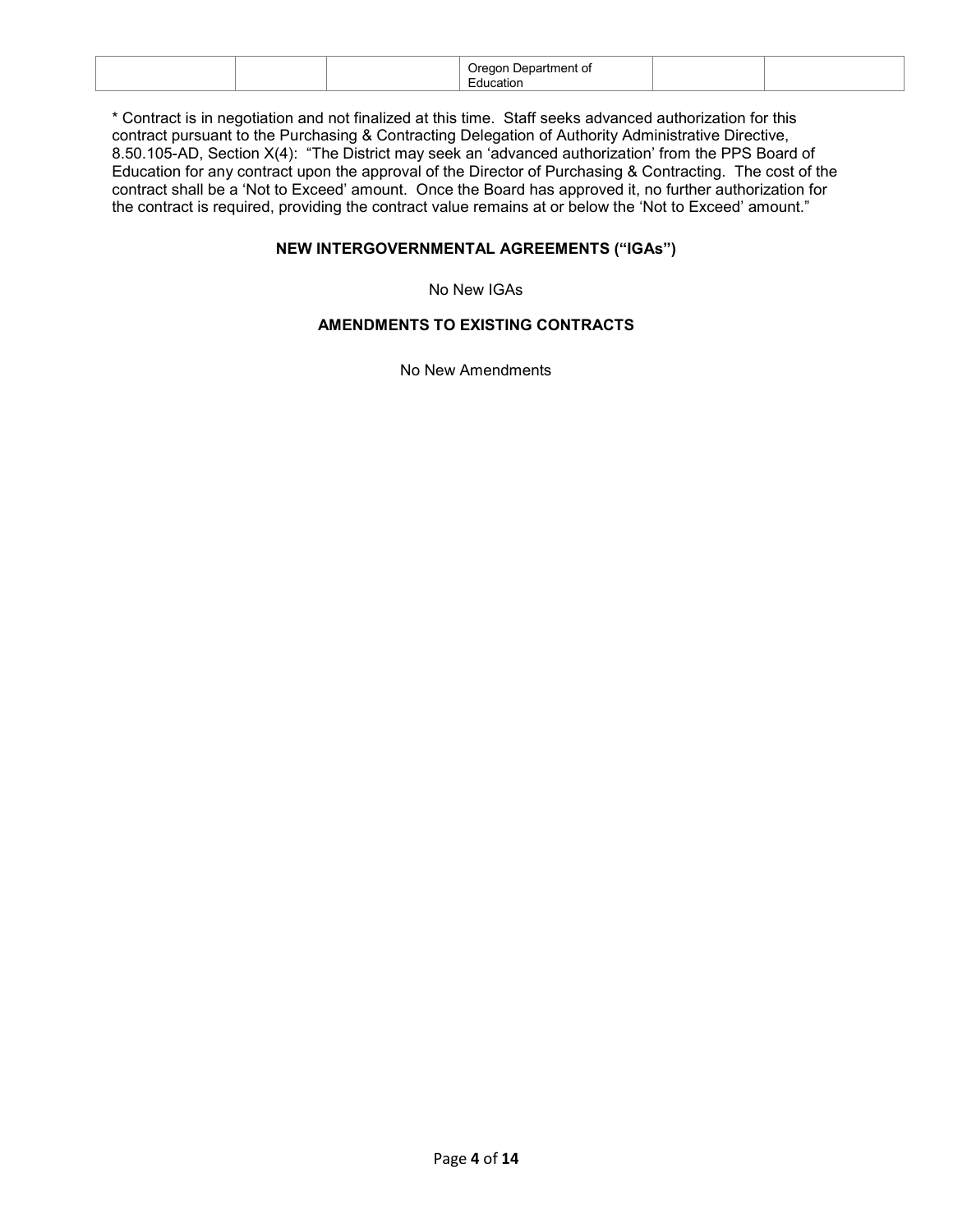#### Election of Second Year Probationary Administrators

### **RECITAL**

On the advice of the Chief Human Resources Officer, the Superintendent recommends the following persons serving in administrative positions be elected as Second Year Probationary Administrators.

### **RESOLUTION**

The Board of Education accepts the Superintendent's recommendation and by this resolution hereby elects as Second Year Probationary Administrators for the 2020-2021 school year the following persons, according to the employment terms and conditions set out in District contracts.

| First      | Last           |
|------------|----------------|
| Breeden    | <b>Brandon</b> |
| Covey      | Brian          |
| Johnson    | Niki           |
| Lathan     | Chrysanthius   |
| Lefferts   | Karlv          |
| Martin     | Elizabeth      |
| Nelson     | Bethany        |
| Nusom      | Angela         |
| Shriki     | Rina           |
| Turner     | Tina           |
| Valenzuela | David          |
| Whitehouse | Maxwell        |
| Wicker     | Tarehna        |
| Wilebski   | Jeffrey        |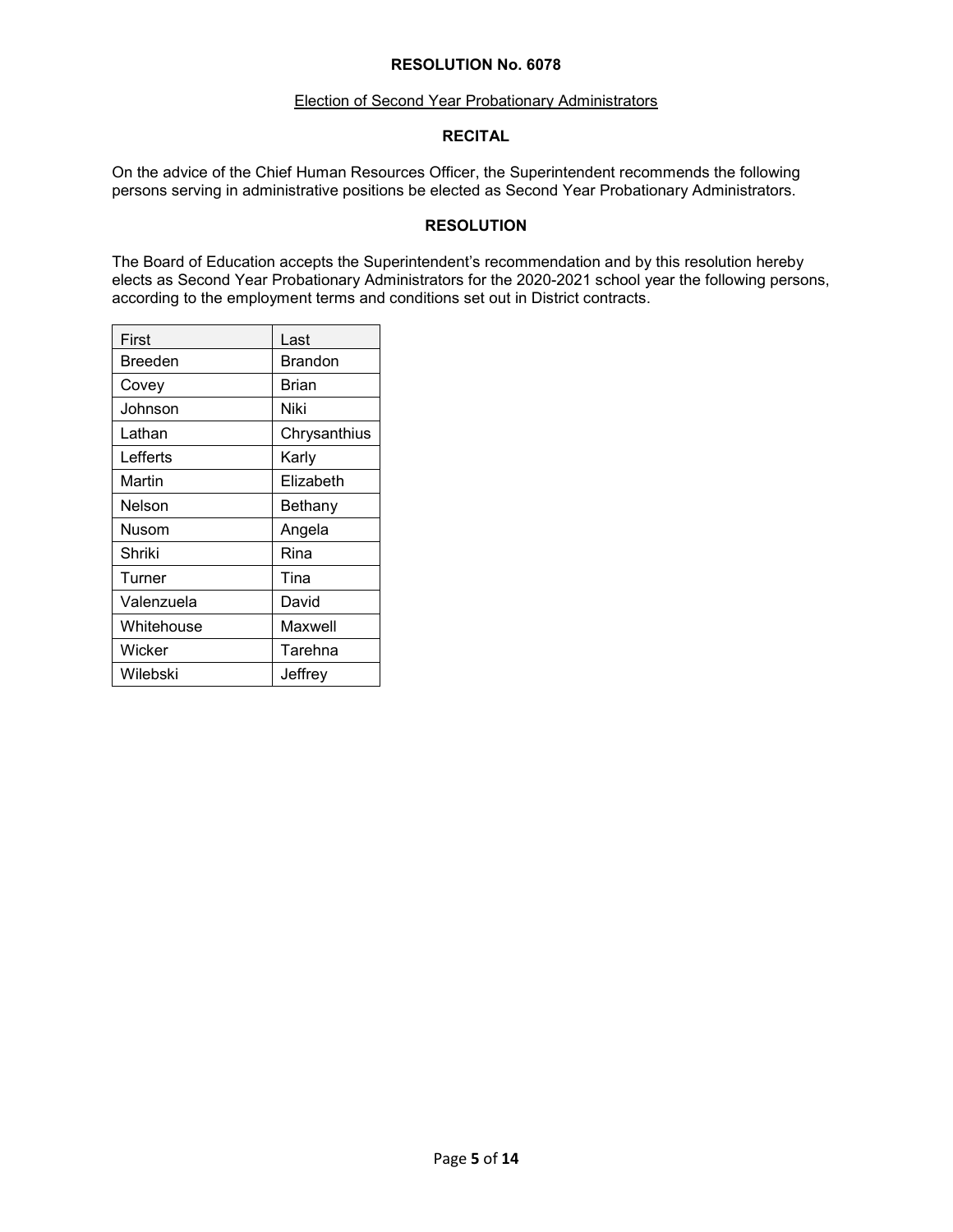#### Election of Third Year Probationary Administrators

### **RECITAL**

On the advice of the Chief Human Resources Officer, the Superintendent recommends the following persons serving in administrative positions be elected as Third Year Probationary Administrators.

### **RESOLUTION**

The Board of Education accepts the Superintendent's recommendation and by this resolution hereby elects as Third Year Probationary Administrators for the 2020-2021 school year the following persons, according to the employment terms and conditions set out in District contracts.

| First                     | Last     | Last                   | First     |
|---------------------------|----------|------------------------|-----------|
| Last                      | First    | McGee                  | James     |
| Allen                     | Lauraine | Melvin                 | John      |
| Arnold                    | Tonya    | <b>Mitacek</b>         | Joseph    |
| <b>Brayson</b>            | Kristen  | Mize                   | Kristeen  |
| <b>Bryant</b>             | Anjene   | Montelongo             | Naomi     |
| <b>Burns</b>              | Scott    | Murray                 | Catherine |
| <b>Bustamante-Jenkins</b> | Angela   | Patterson              | Mary      |
| Cogan                     | Daniel   | Pickett                | Alix      |
| Cruz                      | Angelica | Santiago De<br>Vasquez | Keyla     |
| Curley                    | Patricia | Schlag                 | Gretchen  |
| Erdman                    | Jeffrey  | Smith                  | Linda     |
| Fish                      | Sarah    | Smith                  | Richard   |
| Green-Mitchell            | Aaron    | Velazquez              | Alma      |
| Howard                    | Kristina | <b>Wadkins</b>         | JoAnn     |
| Kappes-Levine             | Nicole   | Waltrip                | Sarah     |
| Kramer                    | Ethan    | Wilson-Cooper          | Chandra   |
| Lo                        | Jeremy   | Withycombe             | Jenny     |
| Marchyok                  | Terry    | Yoder-Corvi            | Stephanie |
| Mateja                    | Alayna   |                        |           |
| McCarter                  | Megan    |                        |           |

| Last                   | First     |
|------------------------|-----------|
| McGee                  | James     |
| Melvin                 | John      |
| Mitacek                | Joseph    |
| Mize                   | Kristeen  |
| Montelongo             | Naomi     |
| Murray                 | Catherine |
| Patterson              | Mary      |
| Pickett                | Alix      |
| Santiago De<br>Vasquez | Keyla     |
| Schlag                 | Gretchen  |
| Smith                  | Linda     |
| Smith                  | Richard   |
| Velazquez              | Alma      |
| Wadkins                | JoAnn     |
| Waltrip                | Sarah     |
| Wilson-Cooper          | Chandra   |
| Withycombe             | Jenny     |
| Yoder-Corvi            | Stephanie |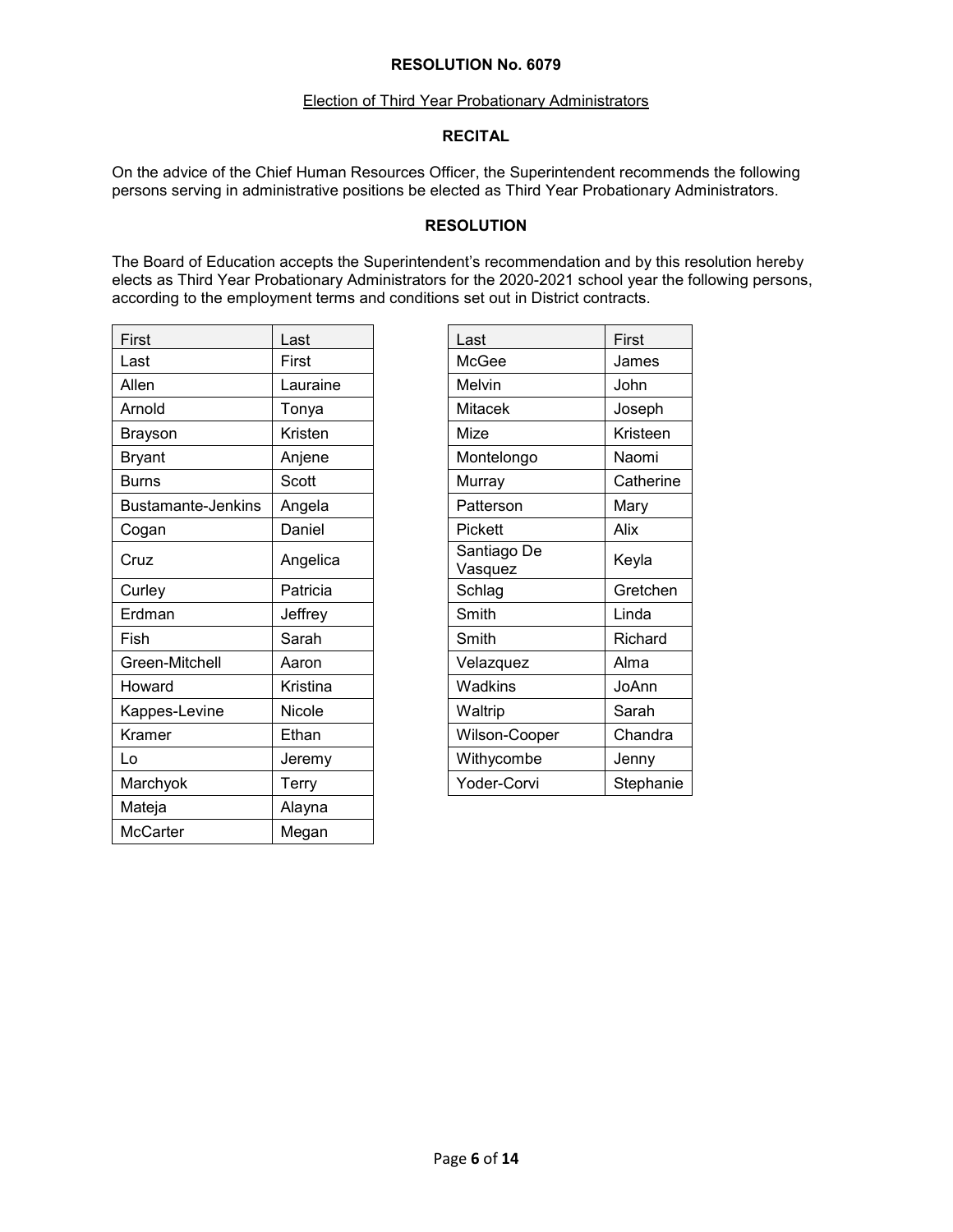#### Election of Contract Administrators

### **RECITAL**

On the advice of the Chief Human Resources Officer, the Superintendent recommends the following probationary administrators, who have been employed as regularly appointed administrators for three successive school years, be elected as Contract Administrators.

# **RESOLUTION**

The Board of Education accepts the Superintendent's recommendation and by this resolution hereby elects the following persons as Contract Administrators and issues a new three-year contract according to the employment terms and conditions set out in District contracts.

| Last            | First       |
|-----------------|-------------|
| Aguirre         | BG          |
| <b>Breaker</b>  | Jason       |
| Davis           | Robbie      |
| Gianotti        | Maria       |
| Gregoricka      | Gary        |
| Hawking         | Lisa        |
| Jackson         | Natasha     |
| Keating         | Sean        |
| Munoz           | Myrna       |
| Munoz Nabielski | <b>Risa</b> |
| Pierce-Cummings | Laura       |
| Slaughter       | Amv         |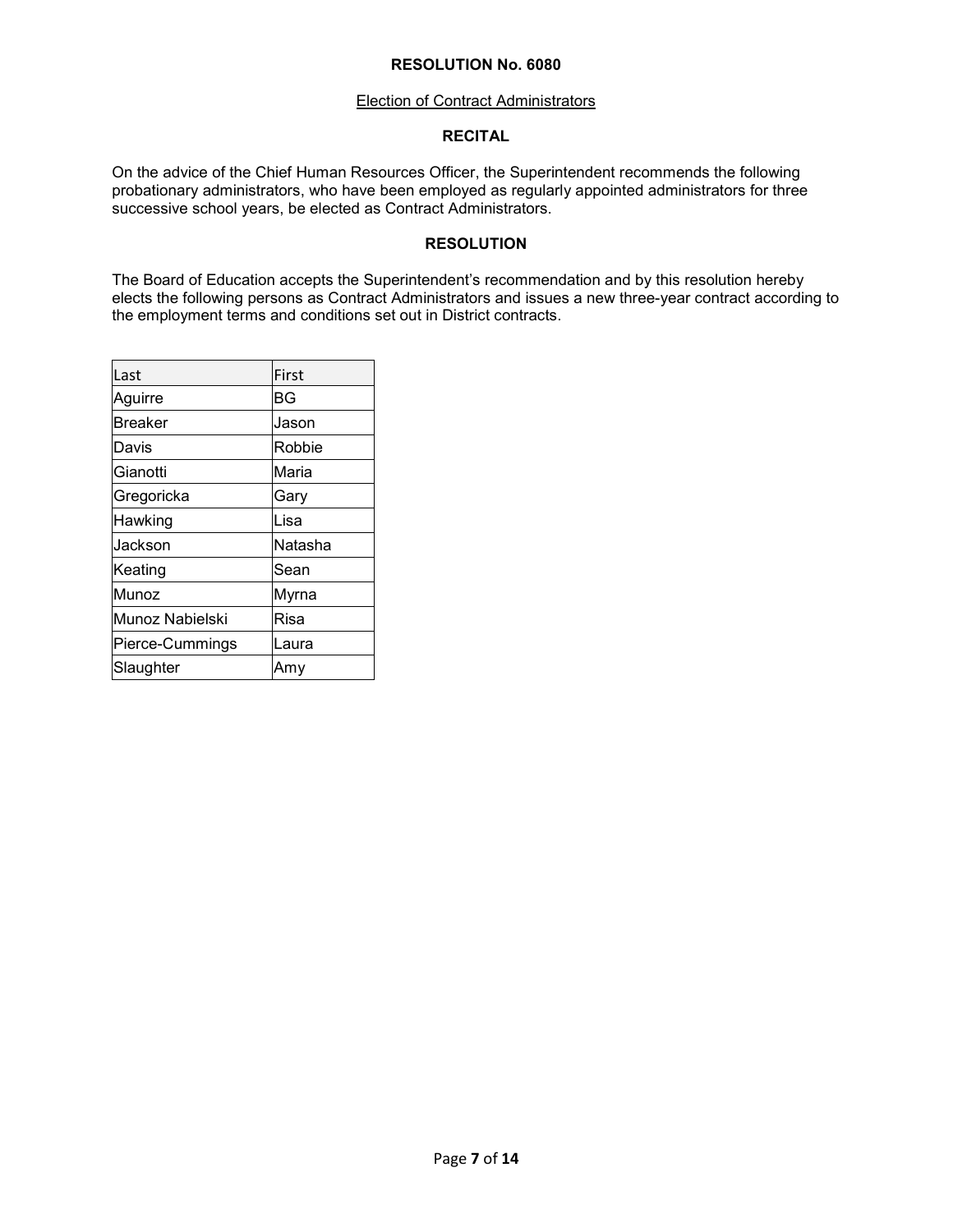#### Contract Extension for Administrators

# **RECITAL**

On the advice of the Chief Human Resources Officer, the Superintendent recommends that the employment contracts of the contract administrators listed below be extended.

# **RESOLUTION**

The Board of Education accepts the Superintendent's recommendation and by this resolution hereby extends the employment contracts of the following persons according to the employment terms and conditions set out in District contracts.

| First<br>Last<br>Last<br>Allison<br>Harold<br>Adams<br>Armendariz<br>Debora<br>Herms<br>Michael<br>Holm<br>Bacon<br>Karen<br><b>Hristic</b><br><b>Bailey</b><br><b>Berg</b><br>Eryn<br>James<br>Rebecca<br><b>Berry</b><br>Jeans<br>Keylah<br>Johnson<br>Boyer<br>Cleann<br><b>Brewer</b><br>Johnson<br>Karsten<br>Jill<br><b>Bryant</b><br>Keefer<br><b>Burns</b><br>Christopher<br>Keller<br>Jeandre<br>Carbone<br>Cardona<br>Isaac<br>Kinnersley<br>Kleiner<br>Chargualaf<br>Satrina<br>Crabtree<br>Kosmala<br>Gregory<br>Matthew<br>Eide<br>Kruger<br>Fast Buffalo Horse<br>LaFramboise<br>Lorna<br>Lewis<br>Flamoe<br>Sabrina<br>Loveland<br>Fox<br><b>Brenda</b><br>Froehlich<br>Mahlum<br>Deanne<br>Garrido<br>Celina<br>McMillen<br>Amber<br><b>Miles</b><br>Gerber<br>Emily<br>Newlyn<br>Glasgow<br>Matthew<br>O'Daniel<br>Goldstein<br>Pamela<br>Page<br>Gwynn<br>Pakseresht<br>Kaveh<br><b>Skyles</b><br>Sun<br>Kristan<br>Parman<br><b>Bradley</b><br>Swingen<br>Pearson<br>Jeffrey<br>Van Der Wolf<br>Peeler<br>Vawter<br>Robertson<br><b>Blake</b><br>Vimegnon<br>Roepel<br>Jason<br>Roepel<br>Walker<br>Jason<br>Roletto<br>Gina Elisa<br>Wall<br>Sackrider<br>Regina<br>Williams |  |  |               |
|--------------------------------------------------------------------------------------------------------------------------------------------------------------------------------------------------------------------------------------------------------------------------------------------------------------------------------------------------------------------------------------------------------------------------------------------------------------------------------------------------------------------------------------------------------------------------------------------------------------------------------------------------------------------------------------------------------------------------------------------------------------------------------------------------------------------------------------------------------------------------------------------------------------------------------------------------------------------------------------------------------------------------------------------------------------------------------------------------------------------------------------------------------------------------------------------------|--|--|---------------|
|                                                                                                                                                                                                                                                                                                                                                                                                                                                                                                                                                                                                                                                                                                                                                                                                                                                                                                                                                                                                                                                                                                                                                                                                  |  |  | First         |
|                                                                                                                                                                                                                                                                                                                                                                                                                                                                                                                                                                                                                                                                                                                                                                                                                                                                                                                                                                                                                                                                                                                                                                                                  |  |  | Jane          |
|                                                                                                                                                                                                                                                                                                                                                                                                                                                                                                                                                                                                                                                                                                                                                                                                                                                                                                                                                                                                                                                                                                                                                                                                  |  |  | Nalota        |
|                                                                                                                                                                                                                                                                                                                                                                                                                                                                                                                                                                                                                                                                                                                                                                                                                                                                                                                                                                                                                                                                                                                                                                                                  |  |  | David         |
|                                                                                                                                                                                                                                                                                                                                                                                                                                                                                                                                                                                                                                                                                                                                                                                                                                                                                                                                                                                                                                                                                                                                                                                                  |  |  | Filip         |
|                                                                                                                                                                                                                                                                                                                                                                                                                                                                                                                                                                                                                                                                                                                                                                                                                                                                                                                                                                                                                                                                                                                                                                                                  |  |  | Cheryl        |
|                                                                                                                                                                                                                                                                                                                                                                                                                                                                                                                                                                                                                                                                                                                                                                                                                                                                                                                                                                                                                                                                                                                                                                                                  |  |  | Jonathan      |
|                                                                                                                                                                                                                                                                                                                                                                                                                                                                                                                                                                                                                                                                                                                                                                                                                                                                                                                                                                                                                                                                                                                                                                                                  |  |  | Seth          |
|                                                                                                                                                                                                                                                                                                                                                                                                                                                                                                                                                                                                                                                                                                                                                                                                                                                                                                                                                                                                                                                                                                                                                                                                  |  |  | <b>Travis</b> |
|                                                                                                                                                                                                                                                                                                                                                                                                                                                                                                                                                                                                                                                                                                                                                                                                                                                                                                                                                                                                                                                                                                                                                                                                  |  |  | Kristy        |
|                                                                                                                                                                                                                                                                                                                                                                                                                                                                                                                                                                                                                                                                                                                                                                                                                                                                                                                                                                                                                                                                                                                                                                                                  |  |  | Benjamin      |
|                                                                                                                                                                                                                                                                                                                                                                                                                                                                                                                                                                                                                                                                                                                                                                                                                                                                                                                                                                                                                                                                                                                                                                                                  |  |  | Benjamin      |
|                                                                                                                                                                                                                                                                                                                                                                                                                                                                                                                                                                                                                                                                                                                                                                                                                                                                                                                                                                                                                                                                                                                                                                                                  |  |  | Cherie        |
|                                                                                                                                                                                                                                                                                                                                                                                                                                                                                                                                                                                                                                                                                                                                                                                                                                                                                                                                                                                                                                                                                                                                                                                                  |  |  | Amy           |
|                                                                                                                                                                                                                                                                                                                                                                                                                                                                                                                                                                                                                                                                                                                                                                                                                                                                                                                                                                                                                                                                                                                                                                                                  |  |  | Susan         |
|                                                                                                                                                                                                                                                                                                                                                                                                                                                                                                                                                                                                                                                                                                                                                                                                                                                                                                                                                                                                                                                                                                                                                                                                  |  |  | Diana         |
|                                                                                                                                                                                                                                                                                                                                                                                                                                                                                                                                                                                                                                                                                                                                                                                                                                                                                                                                                                                                                                                                                                                                                                                                  |  |  | Michael       |
|                                                                                                                                                                                                                                                                                                                                                                                                                                                                                                                                                                                                                                                                                                                                                                                                                                                                                                                                                                                                                                                                                                                                                                                                  |  |  | Christopher   |
|                                                                                                                                                                                                                                                                                                                                                                                                                                                                                                                                                                                                                                                                                                                                                                                                                                                                                                                                                                                                                                                                                                                                                                                                  |  |  | James         |
|                                                                                                                                                                                                                                                                                                                                                                                                                                                                                                                                                                                                                                                                                                                                                                                                                                                                                                                                                                                                                                                                                                                                                                                                  |  |  | Elizabeth     |
|                                                                                                                                                                                                                                                                                                                                                                                                                                                                                                                                                                                                                                                                                                                                                                                                                                                                                                                                                                                                                                                                                                                                                                                                  |  |  | Alicia        |
|                                                                                                                                                                                                                                                                                                                                                                                                                                                                                                                                                                                                                                                                                                                                                                                                                                                                                                                                                                                                                                                                                                                                                                                                  |  |  | Darryl        |
|                                                                                                                                                                                                                                                                                                                                                                                                                                                                                                                                                                                                                                                                                                                                                                                                                                                                                                                                                                                                                                                                                                                                                                                                  |  |  | Lisa          |
|                                                                                                                                                                                                                                                                                                                                                                                                                                                                                                                                                                                                                                                                                                                                                                                                                                                                                                                                                                                                                                                                                                                                                                                                  |  |  | Thelina       |
|                                                                                                                                                                                                                                                                                                                                                                                                                                                                                                                                                                                                                                                                                                                                                                                                                                                                                                                                                                                                                                                                                                                                                                                                  |  |  | Lauren        |
|                                                                                                                                                                                                                                                                                                                                                                                                                                                                                                                                                                                                                                                                                                                                                                                                                                                                                                                                                                                                                                                                                                                                                                                                  |  |  | Adam          |
|                                                                                                                                                                                                                                                                                                                                                                                                                                                                                                                                                                                                                                                                                                                                                                                                                                                                                                                                                                                                                                                                                                                                                                                                  |  |  | Regina        |
|                                                                                                                                                                                                                                                                                                                                                                                                                                                                                                                                                                                                                                                                                                                                                                                                                                                                                                                                                                                                                                                                                                                                                                                                  |  |  | Cynthia       |
|                                                                                                                                                                                                                                                                                                                                                                                                                                                                                                                                                                                                                                                                                                                                                                                                                                                                                                                                                                                                                                                                                                                                                                                                  |  |  | Pamela        |
|                                                                                                                                                                                                                                                                                                                                                                                                                                                                                                                                                                                                                                                                                                                                                                                                                                                                                                                                                                                                                                                                                                                                                                                                  |  |  | Julie         |
|                                                                                                                                                                                                                                                                                                                                                                                                                                                                                                                                                                                                                                                                                                                                                                                                                                                                                                                                                                                                                                                                                                                                                                                                  |  |  | Harriette     |
|                                                                                                                                                                                                                                                                                                                                                                                                                                                                                                                                                                                                                                                                                                                                                                                                                                                                                                                                                                                                                                                                                                                                                                                                  |  |  | Kevin         |
|                                                                                                                                                                                                                                                                                                                                                                                                                                                                                                                                                                                                                                                                                                                                                                                                                                                                                                                                                                                                                                                                                                                                                                                                  |  |  | Scott         |
|                                                                                                                                                                                                                                                                                                                                                                                                                                                                                                                                                                                                                                                                                                                                                                                                                                                                                                                                                                                                                                                                                                                                                                                                  |  |  | Karmin        |

| Last            | First         |
|-----------------|---------------|
| Harold          | Jane          |
| Herms           | Nalota        |
| Holm            | David         |
| <b>Hristic</b>  | Filip         |
| James           | Cheryl        |
| Jeans           | Jonathan      |
| Johnson         | Seth          |
| Johnson         | <b>Travis</b> |
| Karsten         | Kristy        |
| Keefer          | Benjamin      |
| Keller          | Benjamin      |
| Kinnersley      | Cherie        |
| Kleiner         | Amy           |
| Kosmala         | Susan         |
| Kruger          | Diana         |
| LaFramboise     | Michael       |
| Lewis           | Christopher   |
| Loveland        | James         |
| Mahlum          | Elizabeth     |
| <b>McMillen</b> | Alicia        |
| <b>Miles</b>    | Darryl        |
| Newlyn          | Lisa          |
| O'Daniel        | Thelina       |
| Page            | Lauren        |
| Skyles          | Adam          |
| Sun             | Regina        |
| Swingen         | Cynthia       |
| Van Der Wolf    | Pamela        |
| Vawter          | Julie         |
| Vimegnon        | Harriette     |
| Walker          | Kevin         |
| Wall            | Scott         |
| Williams        | Karmin        |
|                 |               |

Page **8** of **14**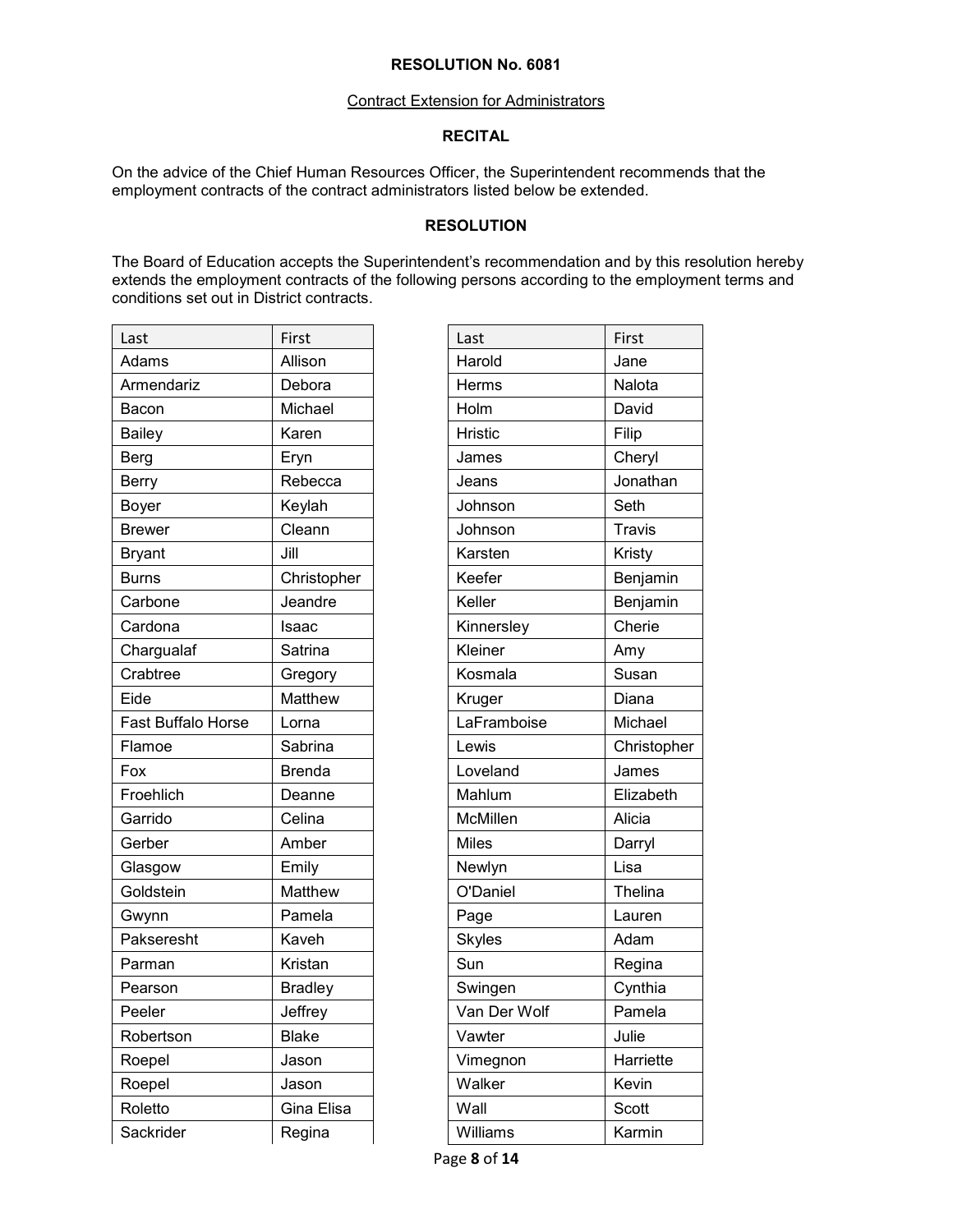| Last       | First    | Last     | First  |
|------------|----------|----------|--------|
| Sandilands | Mark     | Williams | Reiko  |
| Last       | First    | Last     | First  |
| Seidel     | Teresa   | Wood     | Lavell |
| Self       | Denise   | Young    | Ronald |
| Silas      | Shaunice | Zabel    | Sarah  |
| Skelly     | Claire   | Zeller   | Joshua |

| Last     | First  |
|----------|--------|
| Williams | Reiko  |
| Last     | First  |
| Wood     | Lavell |
| Young    | Ronald |
| Zabel    | Sarah  |
| Zeller   | Joshua |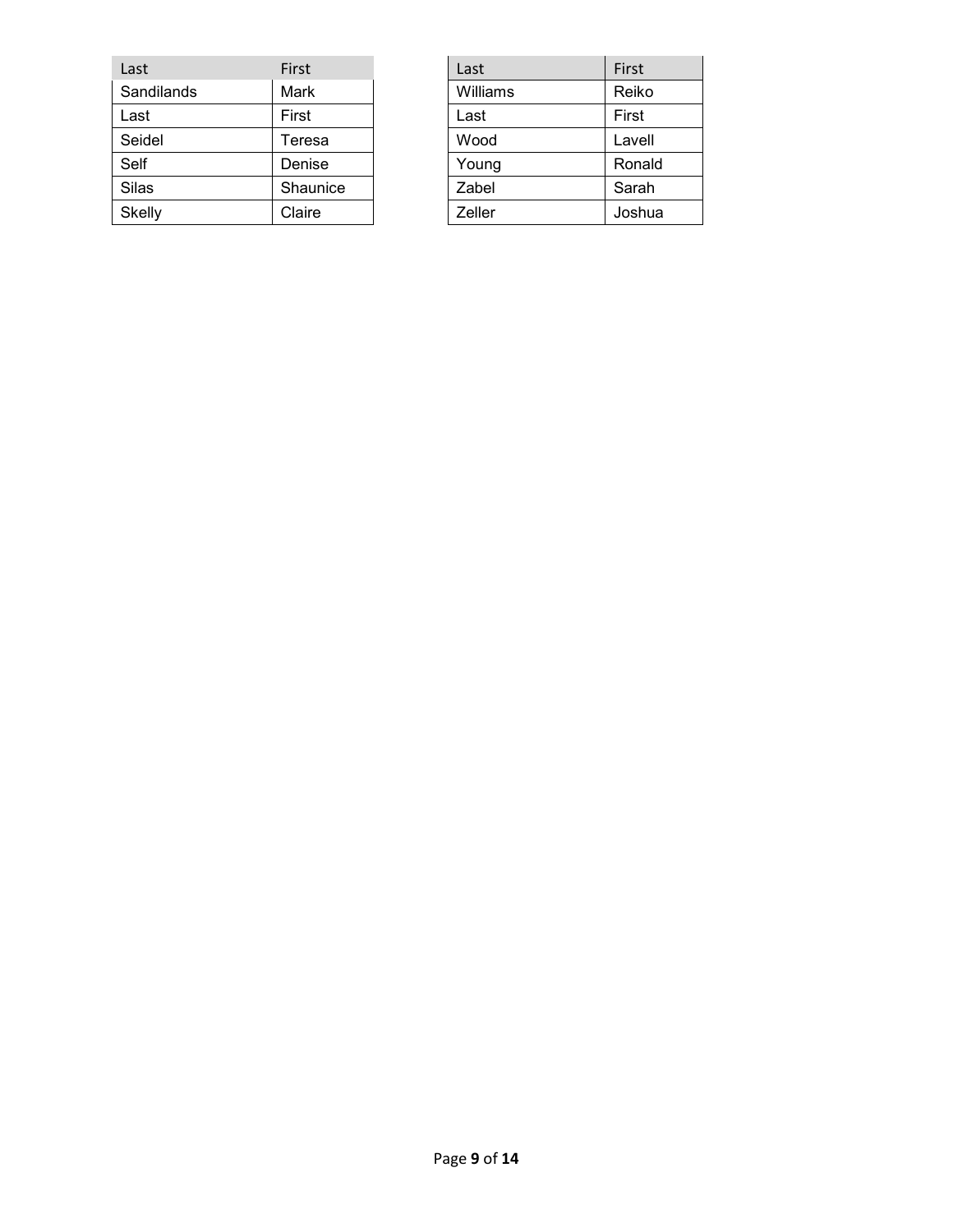#### Approval of Head Start Policy Council Recommendation

### **RECITALS**

- 1. Federal requirements call for the Governing Board of a Head Start program to approve recommendations for the program.
- 2. The Board of Directors for Portland Public Schools serves as the Governing Board for the PPS Head Start Program.
- 3. Portland Public Schools Policy Council recommends the approval of the annual report

# **RESOLUTION**

The Board of Directors for Portland Public Schools, School District No. 1J, Multnomah County, Oregon, approves the Head Start Policy Council recommendations as stated above.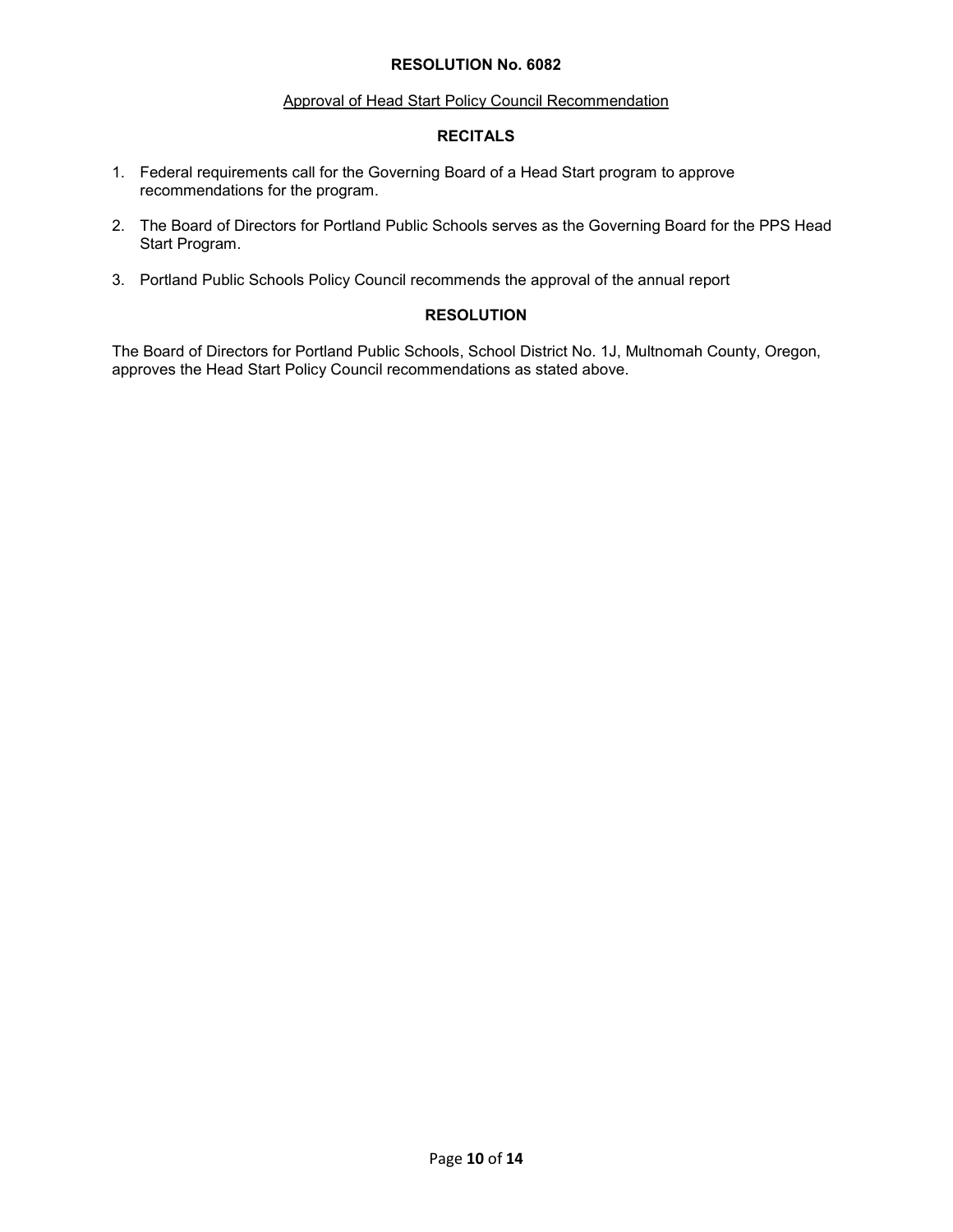#### Resolution to Approve 4.20.042-P Diploma Requirements Policy

# **RECITALS**

- A. In March and May 2019, the State Board of Education made changes to the Essential Skills Assessment for English Language Learners to allow ELL students to demonstrate proficiency in all required Essential Skills in the student's language of origin.
- B. The policy was also amended to incorporate additional statutory requirements that the District has had in place but had not been reflected in the policy.
- C. The revised policy had its first reading before the Board on February 25, 2020. Since its public posting, there have been no public comments made regarding the amendments.

# **RESOLUTION**

The Board of Education hereby votes to approve 4.20.042-P Diploma Requirements Policy.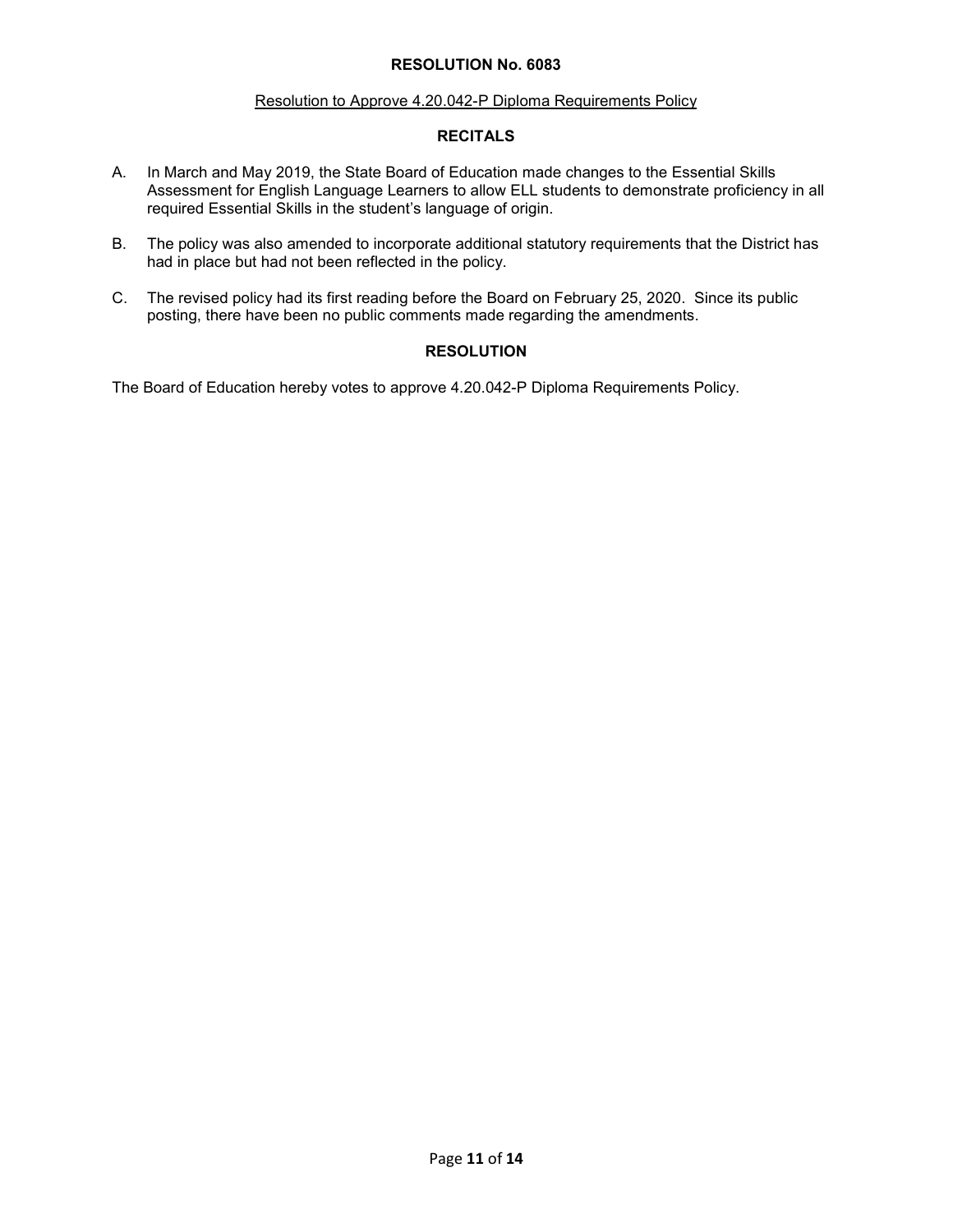#### 2020-21 Standard Inter-District Student Transfers

# **RECITALS**

- A. State law requires district school boards to decide each year whether to participate in the standard inter-district transfer process, including:
	- 1. The maximum number of resident students, if any, who will be released to schools in other district,
	- 2. The maximum number of non-resident students, if any, who will be accepted for enrollment in district schools,
	- 3. The priorities that will apply in a random lottery, in the event that there are more requests than maximum number of slots for releases or approvals, and
	- 4. The length of time that agreements will be in effect for non-resident students who transfer into district school.
- B. More than 1,300 PPS students this year are residents of other districts, comprising approximately 3% of district enrollment. Nearly 400 of these students will need to receive standard inter-district transfers in order to remain in PPS schools next year.
- C. For the 2020-21 school year, Superintendent Guerrero recommends the PPS Board of Directors approve the following plan for accepting students into PPS through the standard inter-district transfer process:
	- An unlimited number of students will be allowed to transfer into PPS if they apply by September 1, 2020 and meet at least one of the following priorities:
		- i. Students who had a legal change of residence out of the PPS boundary during the past year will be allowed to remain enrolled at their current PPS schools.
		- ii. Students who have siblings already enrolled in PPS will be accepted, so long as space is available at the requested schools.
		- iii. Students who have reached the highest grade of their current PPS schools and wish to continue at the next school level (such as elementary to middle school or middle to high school), so long as space is available at the requested schools.
	- Additionally, up to 100 students who do not qualify for any of the above priorities will be admitted to PPS, so long as space is available at the requested schools.
		- i. If there are more applicants than slots a random number will be used as a tiebreaker.
	- New transfers would last through the highest grade of the approved school.
- D. Superintendent Guerrero recommends the PPS Board of Directors approve the following plan for releasing PPS resident students to schools in other district through the standard inter-district transfer process:
	- An unlimited number of students will be released out of PPS if they apply by September 1, 2020 and meet at least one of the following priorities:
		- i. Students who had a legal change of residence into the PPS boundary during the past year will be released from PPS in order to remain enrolled in their current districts.
		- ii. Students not yet enrolled in a different district will be released from PPS if they have siblings enrolled in their requested districts during the 2019-20 school year who will remain enrolled during 2020-21.
	- In accordance with state law, releases to other districts remain in effect through  $12<sup>th</sup>$  grade.
	- No transfer slots are allocated for resident students who do not meet the above criteria.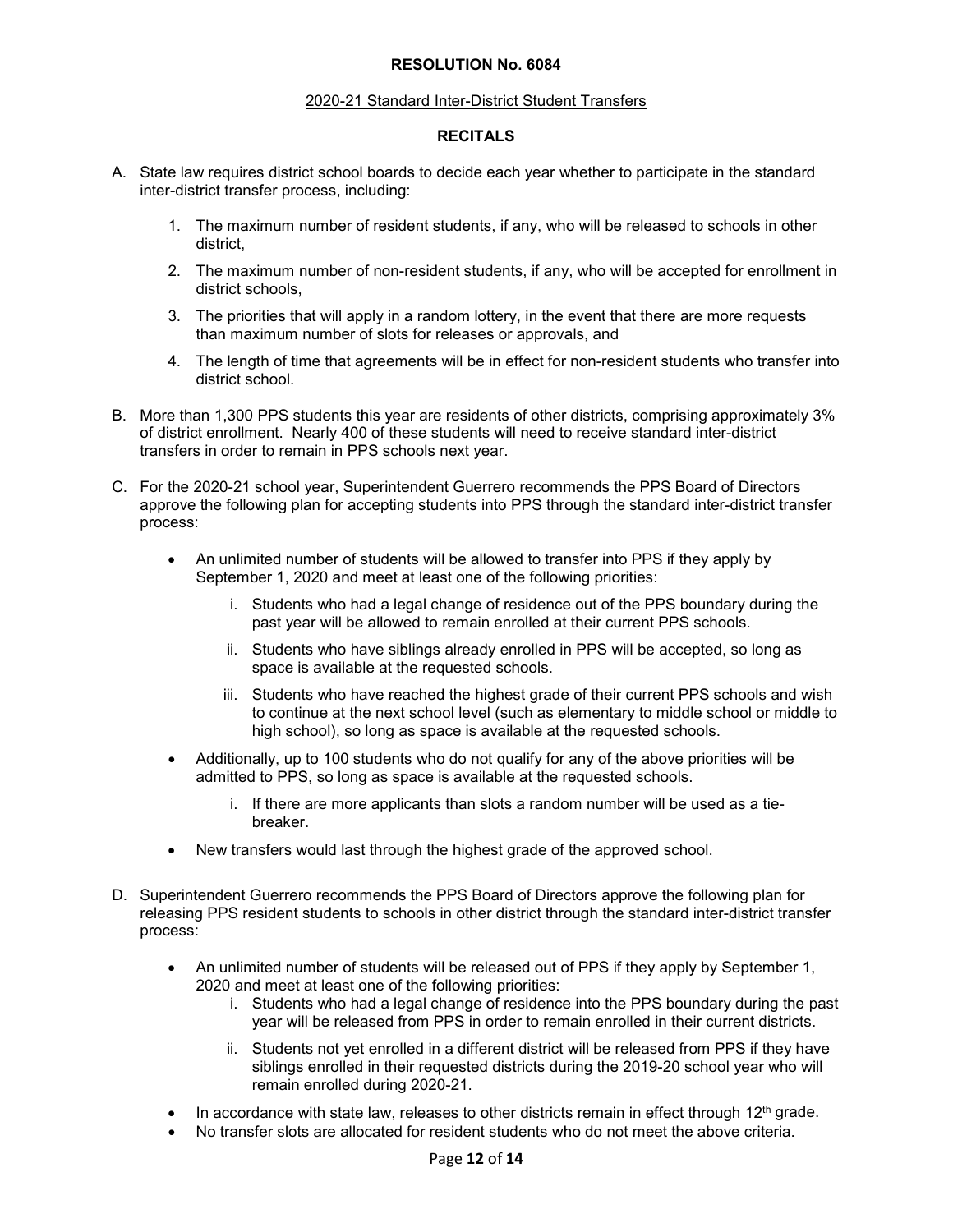E. Superintendent Guerrero directs staff to develop timelines and procedures to assist families with successfully participating in the standard inter-district transfer request process.

# **RESOLUTION**

The Board of Directors for Portland Public Schools hereby accepts the Superintendent's recommendation for accepting non-resident students into PPS schools and releasing PPS resident students to other districts.